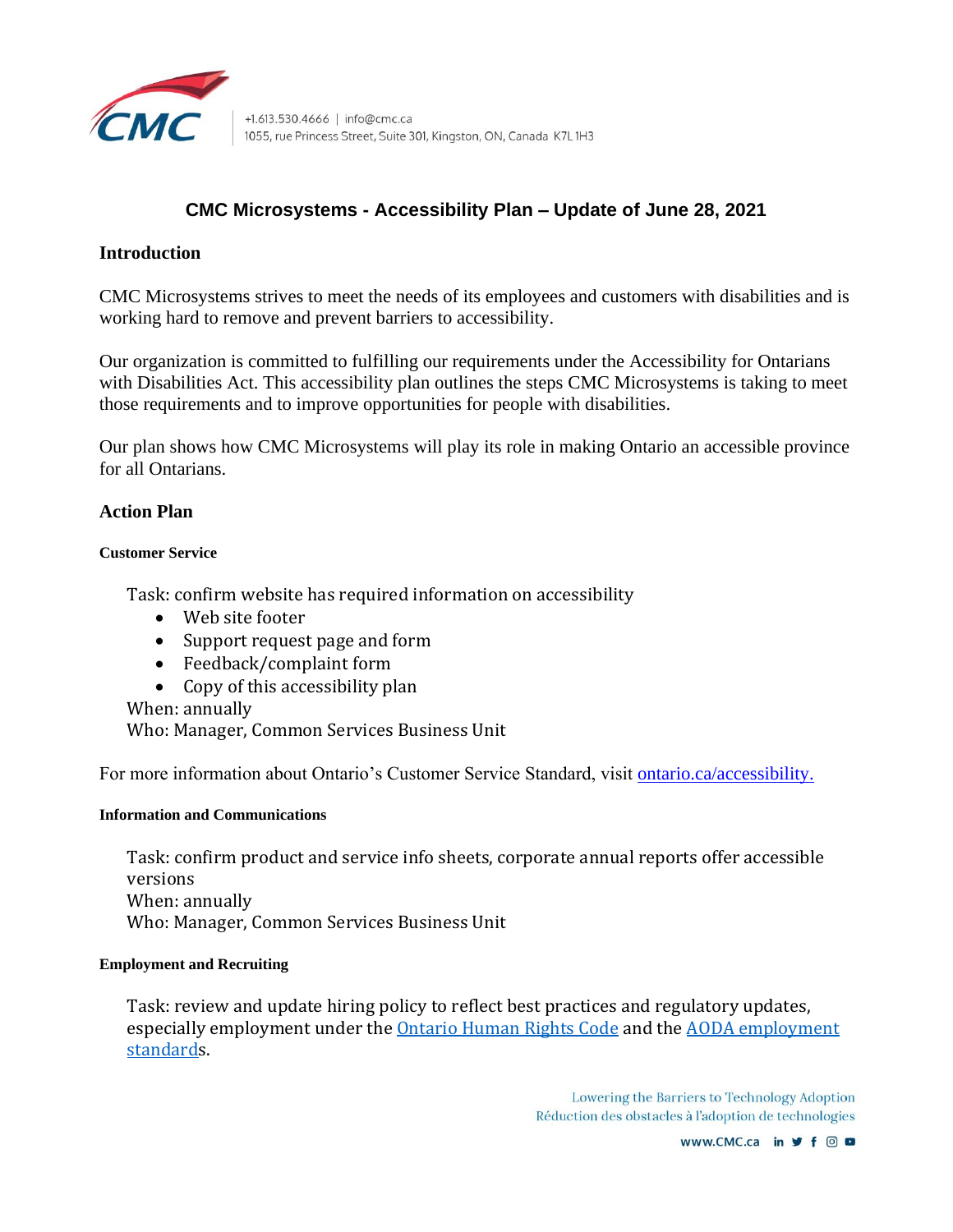

When: annually Who: Manager, Common Services

## **Procurement**

Task: review and update Call for Proposals template

- Accessibility requirements as per regulations
- Procedure and template for employees to assign bid assessment points for accessibility

When: annually

Who: Manager, Common Services

## **Training**

Task: provide training to employees

- the [Ontario Human Rights Code](http://www.ohrc.on.ca/en/learning/working-together-code-and-aoda)
- accessible customer service
- any [accessibility requirements](https://www.ontario.ca/page/about-accessibility-laws#section-2) that apply to their job duties and your organization When: before March 31, 2021

Who: Senior HR Coordinator

### **Employee Work Environment**

Task: ensure employees know that information is available in accessible form on request, as per regulations

- All workplace offices
- SharePoint site for all employees

When: before March 31, 2021 Who: Senior HR Coordinator

### **Compliance Process**

Task: add accessibility requirements to governance checklist When: before March 31, 2021 Who: Corporate Secretary

Task: assess accessibility compliance requirements for employees in Quebec, Alberta When: before March 31, 2021 Who: Director, Common Services